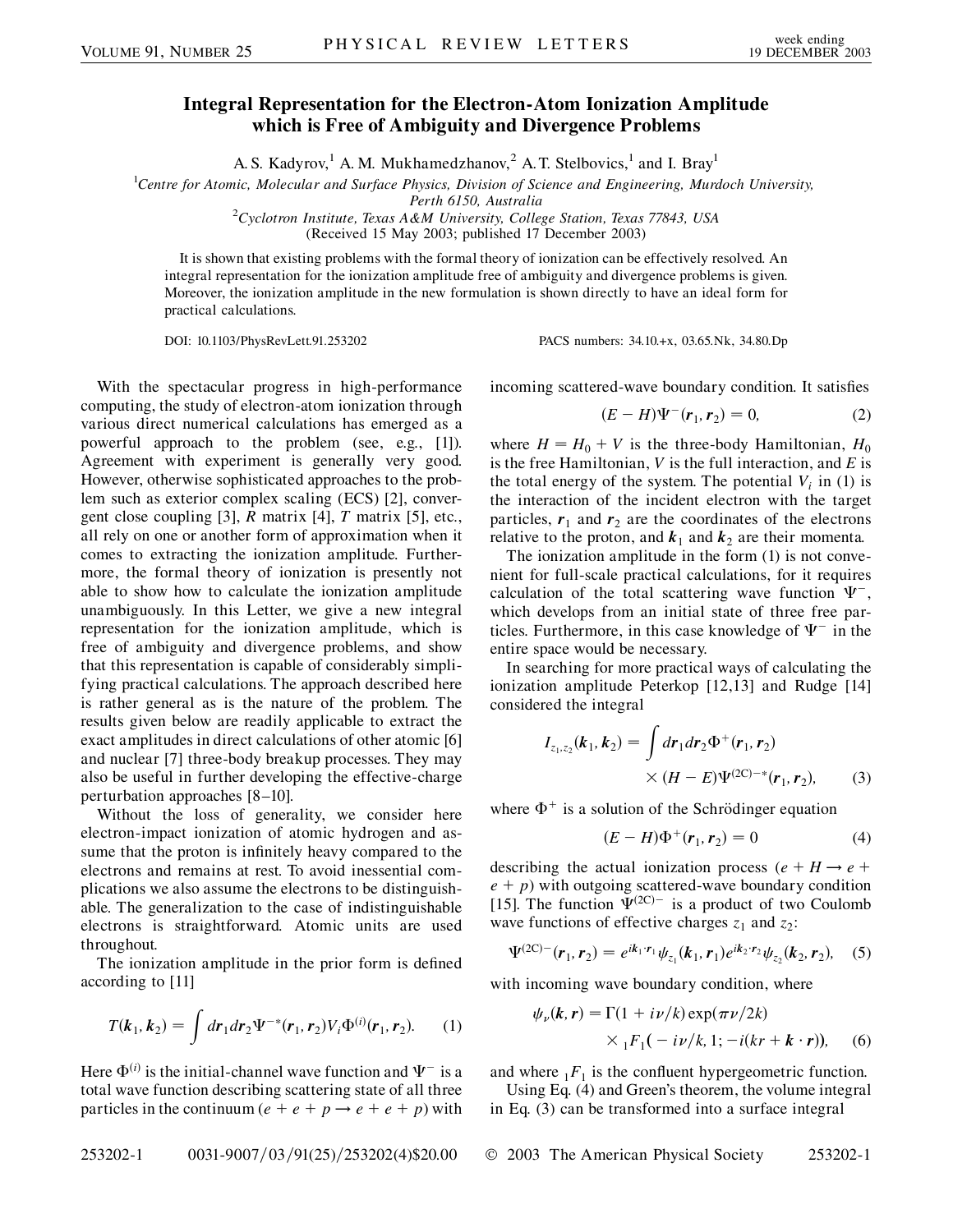$$
I_{z_1, z_2}(\boldsymbol{k}_1, \boldsymbol{k}_2) = \frac{1}{2} \lim_{R \to \infty} R^5 \int d\hat{\boldsymbol{r}}_1 d\hat{\boldsymbol{r}}_2 \int_0^{\pi/2} d\alpha \sin^2 \alpha \cos^2 \alpha
$$

$$
\times \left[ \Psi^{(2\mathbf{C}) - *} \frac{\partial \Phi^+}{\partial R} - \Phi^+ \frac{\partial \Psi^{(2\mathbf{C}) - *}}{\partial R} \right], \qquad (7)
$$

where  $R = (r_1^2 + r_2^2)^{1/2}$  is the hyperradius and  $(\hat{r}_1, \hat{r}_2, \alpha)$  is the five-dimensional hyperangle, with  $\alpha = \arctan(r_2/r_1)$ .

Expression (7) is better than (1) in terms of practical calculations, for it is more convenient to calculate the total wave function  $\Phi^+$  being developed from the simple (and exact) initial state  $\Phi^{(i)}$  given by a product of a plane wave and a hydrogen bound state wave function. In addition, the expression (7) is amenable to partial-wave expansion, as a result of which it reduces to a sum of one-dimensional integrals. This is in contrast with Eq. (1), which after partial-wave expansion at best reduces to a two-dimensional integral. Finally, we emphasize that  $I_{z_1,z_2}$  depends only on the asymptotic behavior of the wave functions  $\Phi^+$  and  $\Psi^{(2C)-}$  on an infinitely large hypersphere, and therefore, knowledge of the wave functions over the entire space is not required.

The asymptotic behavior of  $\Phi^+$  when all interparticle distances are large (i.e.,  $r_1 \rightarrow \infty$ ,  $r_2 \rightarrow \infty$ , and  $r_3 \rightarrow \infty$ , where  $r_3 = r_1 - r_2$ ; we call this domain  $\Omega_0$ ) was found by Peterkop [16] and is written as

$$
\Phi^+(\boldsymbol{r}_1,\boldsymbol{r}_2) \xrightarrow{\Omega_0} A(\hat{\boldsymbol{r}}_1,\hat{\boldsymbol{r}}_2,\,\alpha) R^{-5/2} e^{i\kappa R + i\gamma \ln(\kappa R)},\qquad(8)
$$

where  $\kappa = (2E)^{1/2}$ ,

$$
\gamma = \frac{1}{\kappa} \left[ \frac{1}{\sin \alpha} + \frac{1}{\cos \alpha} - \frac{1}{\sqrt{1 - \hat{r}_1 \cdot \hat{r}_2 \sin 2\alpha}} \right], \quad (9)
$$

and *A* is the ionization amplitude. With this asymptotic form Peterkop demonstrated that  $I_{z_1,z_2}$  exists and differs from the ionization amplitude only by a phase factor

$$
A(\hat{\boldsymbol{k}}_1, \hat{\boldsymbol{k}}_2, \alpha') = \frac{\kappa^{3/2}}{(2\pi)^{5/2}} e^{i\beta(R) + i\pi/4} I_{z_1, z_2}(\boldsymbol{k}_1, \boldsymbol{k}_2), \qquad (10)
$$

where  $\alpha' = \arctan(k_2/k_1)$ . However, Eq. (10) involves a phase factor  $\beta$  which diverges as  $R \rightarrow \infty$  unless the effective charges satisfy

$$
\frac{z_1}{k_1} + \frac{z_2}{k_2} = \frac{1}{k_1} + \frac{1}{k_2} - \frac{1}{|k_1 - k_2|},
$$
(11)

in which case the phase factor  $\beta$  vanishes. Equation (11) is known as the Peterkop condition and Eq. (10) with Eq. (7), or (3), as the integral representation for the ionization amplitude.

Thus,  $z_1$  and  $z_2$  depend on vectors  $k_1$  and  $k_2$ . For this reason this procedure was not very useful in practice for almost 40 years, for it is not clear how to implement condition (11) in realistic calculations. From a practical point of view, problems with Peterkop's effective-charge

253202-2 253202-2

approach were pointed out recently by Baertschy *et al.* [2]. Their calculations showed that a hypothetical possibility to find suitable effective charges  $z_1$  and  $z_2$  would lead to numerical problems due to nonorthogonality of the Coulomb wave of a nonunit effective charge to the bound states of hydrogen. From the formal side, even if the Peterkop condition is satisfied this would not allow one to establish the ionization amplitude in full. This is because, as mentioned by Peterkop [13], some part of the complex amplitude *A* in asymptotic form (8) can be moved to the phase factor and the resulting wave function is still a solution to the original Eq. (4) transformed into the six-dimensional hyperspace. Accordingly, the remaining part of *A* can equally well be called an ionization amplitude.

On the other hand, if Eq. (10) is correct, then due to the fact that cross sections depend only on the magnitude of the amplitude one can ignore the phase part with its ambiguity and divergence problems altogether. This is exactly what is done, for example, in the ECS [2] method. Indeed, the calculations made using Eqs. (10) and (3) with  $z_1 = z_2 = 1$  show generally very good agreement with experiment. So, what is wrong with the formal theory of ionization? Why is one required to ignore obvious problems of the theory in order to proceed with practical calculations, yet the calculations agree well with experiment? In the end, is the procedure based on Eq. (10) and used in the aforementioned approaches correct?

To begin, we consider the Peterkop formulation summarized by Eqs. (10) and (3) and show that it is incomplete. For further discussion we should distinguish all possible geometries where condition  $R \rightarrow \infty$  is satisfied. In addition to the  $\Omega_0$  domain defined earlier, we identify the domain where  $r_1 \rightarrow \infty$ ,  $r_2 \rightarrow \infty$  with limited  $r_3$  as  $\Omega_3$ and when  $r_2$  (or  $r_1$ ) goes to infinity but  $r_1$  ( $r_2$ ) remains limited as  $\Omega_2(\Omega_1)$ . Domains  $\Omega_1, \Omega_2$ , and  $\Omega_3$  correspond to  $\alpha \rightarrow 0$ ,  $\alpha \rightarrow \pi/2$ , and  $\alpha \rightarrow \pi/4$  in the above integral, respectively.

The problems with Peterkop's integral representation for the ionization amplitude originate from the fact that the Peterkop asymptotic form used to calculate the integral (7) is invalid in all asymptotic regimes except  $\Omega_0$ . It is clearly seen from Eq. (9) that the Peterkop form cannot be used when  $\alpha \rightarrow 0$ ,  $\alpha \rightarrow \pi/2$ , and  $\alpha \rightarrow \pi/4$ . At the same time integration over  $\alpha$  runs through all these points. Thus, in the integral representation suggested by Peterkop the contributions from  $\Omega_1$ ,  $\Omega_2$ , and  $\Omega_3$  domains are either missing or taken into account incorrectly.

To establish the correct relationship between the ionization amplitude and the integral (7), if there is any, we need the full ambiguity-free asymptotic form of the total scattering wave function  $\Phi^+$ . Such an asymptotic form has been given recently [17,18] for each of the mentioned domains separately. A combined result valid in all of these domains is [19]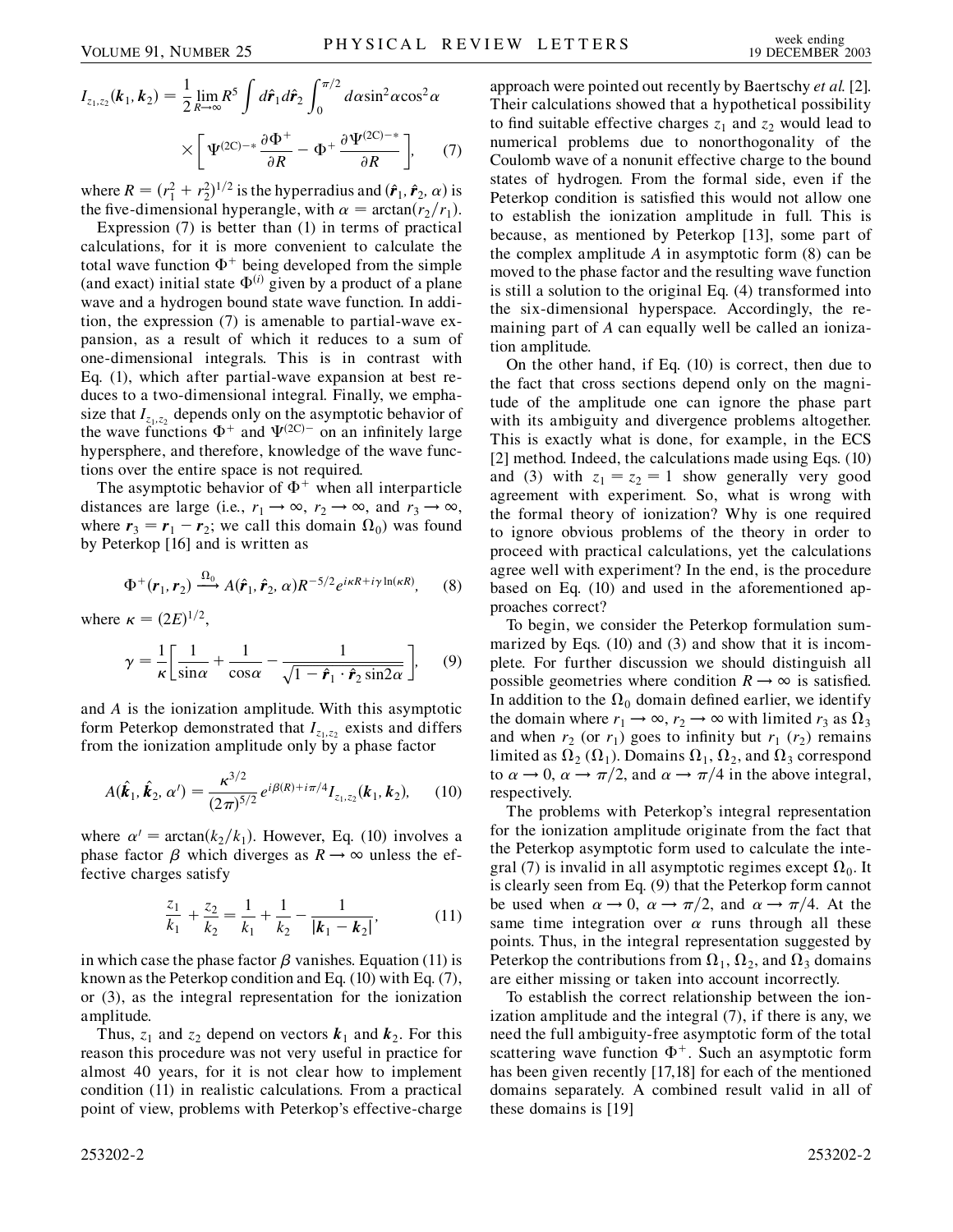$$
\Phi^+(r_1, r_2) \stackrel{R \to \infty}{\longrightarrow} \frac{\kappa^{3/2}}{(2\pi)^{5/2}} T\left(\frac{\kappa}{R}r_1, \frac{\kappa}{R}r_2\right) \frac{1}{R^{5/2}} e^{i\kappa R + i\pi/4} \psi_1(K_1, r_1) \psi_1(K_2, r_2) \psi_{-1/2}(K_3, r_3),\tag{12}
$$

where

$$
K_1 = \frac{\kappa}{R} r_1 + \frac{R}{\kappa r_3^3} r_3, \qquad K_2 = \frac{\kappa}{R} r_2 + \frac{R}{\kappa r_3^3} r_3, \qquad K_3 = \frac{\kappa}{2R} r_3 - \frac{R}{\kappa} \left( \frac{r_1}{r_1^3} + \frac{r_2}{r_2^3} \right).
$$
 (13)

In (12) the ionization amplitude *T* is as defined according to Eq. (1) (see [17,18]) and therefore unambiguous.

Then for the surface integral in (7) we get

$$
I_{z_1, z_2}(\boldsymbol{k}_1, \boldsymbol{k}_2) = \frac{i}{2} \lim_{R \to \infty} R^5 \int d\hat{\boldsymbol{r}}_1 d\hat{\boldsymbol{r}}_2 \int_0^{\pi/2} d\alpha \sin^2 \alpha \cos^2 \alpha [\boldsymbol{\kappa} + \cos \alpha \boldsymbol{k}_1 \cdot \hat{\boldsymbol{r}}_1 + \sin \alpha \boldsymbol{k}_2 \cdot \hat{\boldsymbol{r}}_2] \Phi^+(\boldsymbol{R} \cos \alpha \hat{\boldsymbol{r}}_1, \boldsymbol{R} \sin \alpha \hat{\boldsymbol{r}}_2)
$$
  
×  $\exp[-i \boldsymbol{R} \cos \alpha \boldsymbol{k}_1 \cdot \hat{\boldsymbol{r}}_1 - i \boldsymbol{R} \sin \alpha \boldsymbol{k}_2 \cdot \hat{\boldsymbol{r}}_2] \psi_{z_1}^*(\boldsymbol{k}_1, \boldsymbol{R} \cos \alpha \hat{\boldsymbol{r}}_1) \psi_{z_2}^*(\boldsymbol{k}_2, \boldsymbol{R} \sin \alpha \hat{\boldsymbol{r}}_2).$  (14)

Using the asymptotic form of the plane wave we immediately have

$$
I_{z_1,z_2}(\boldsymbol{k}_1,\boldsymbol{k}_2) = \frac{2\pi^2}{ik_1k_2} \lim_{R\to\infty} R^3 \int_0^{\pi/2} d\alpha \sin\alpha \cos\alpha
$$
  
 
$$
\times \{[\kappa + k_1\cos\alpha + k_2\sin\alpha]\Phi^+(\boldsymbol{R}\cos\alpha\hat{\boldsymbol{k}}_1, \boldsymbol{R}\sin\alpha\hat{\boldsymbol{k}}_2)\exp[-i\boldsymbol{R}k_1\cos\alpha - i\boldsymbol{R}k_2\sin\alpha]
$$
  
 
$$
\times \psi_{z_1}^*(\boldsymbol{k}_1, \boldsymbol{R}\cos\alpha\hat{\boldsymbol{k}}_1)\psi_{z_2}^*(\boldsymbol{k}_2, \boldsymbol{R}\sin\alpha\hat{\boldsymbol{k}}_2) - [\boldsymbol{\kappa} - k_1\cos\alpha - k_2\sin\alpha]\Phi^+(-\boldsymbol{R}\cos\alpha\hat{\boldsymbol{k}}_1, -\boldsymbol{R}\sin\alpha\hat{\boldsymbol{k}}_2)
$$
  
 
$$
\times \exp[i\boldsymbol{R}k_1\cos\alpha + i\boldsymbol{R}k_2\sin\alpha]\psi_{z_1}^*(\boldsymbol{k}_1, -\boldsymbol{R}\cos\alpha\hat{\boldsymbol{k}}_1)\psi_{z_2}^*(\boldsymbol{k}_2, -\boldsymbol{R}\sin\alpha\hat{\boldsymbol{k}}_2) + \cdots].
$$
 (15)

This is an extremely oscillatory integral as  $R \to \infty$ . Therefore, only points of stationary phase in  $\alpha$  will contribute to the integral. One can verify that both terms within the braces have a common stationary-phase point at  $k_1 \sin \alpha = k_2 \cos \alpha$ , where we have  $\cos \alpha = k_1 / \kappa$  and  $\sin \alpha = k_2 / \kappa$ . We see then that the second term is identically zero at the stationary point. The dots indicate other terms of the integrand, which have no stationary points and, therefore, do not contribute to the integral. Calculating the remaining integral, we arrive at

$$
I_{z_1, z_2}(\mathbf{k}_1, \mathbf{k}_2) = T(\mathbf{k}_1, \mathbf{k}_2) \lim_{R \to \infty} \tau_{z_1, z_2}(\mathbf{k}_1, \mathbf{k}_2, R), \qquad (16)
$$

where

$$
\tau_{z_1, z_2}(\boldsymbol{k}_1, \boldsymbol{k}_2, R) = \psi_{z_1}^*(\boldsymbol{k}_1, R\boldsymbol{k}_1/\kappa)\psi_{z_2}^*(\boldsymbol{k}_2, R\boldsymbol{k}_2/\kappa)
$$
  
 
$$
\times \psi_1(\tilde{\boldsymbol{K}}_1, R\boldsymbol{k}_1/\kappa)\psi_1(\tilde{\boldsymbol{K}}_2, R\boldsymbol{k}_2/\kappa)
$$
  
 
$$
\times \psi_{-1/2}(\tilde{\boldsymbol{K}}_3, 2R\boldsymbol{k}_3/\kappa), \qquad (17)
$$

and

$$
\tilde{K}_1 = k_1 + \frac{\kappa}{4R} \frac{k_3}{k_3^3}, \qquad \tilde{K}_2 = k_2 + \frac{\kappa}{4R} \frac{k_3}{k_3^3}, \n\tilde{K}_3 = k_3 - \frac{\kappa}{R} \left( \frac{k_1}{k_1^3} + \frac{k_2}{k_2^3} \right),
$$
\n(18)

with  $k_3 = (k_1 - k_2)/2$ .

First of all, we see that  $I_{z_1,z_2}$  is *R* dependent no matter what  $z_1$  and  $z_2$  are or how large *R* is. So it is appropriate to write  $I_{z_1, z_2}(\mathbf{k}_1, \mathbf{k}_2) \equiv I_{z_1, z_2}(\mathbf{k}_1, \mathbf{k}_2, R)$ . Second, from (16) it turns out that one can indeed represent the ionization amplitude in terms of the trial integral (7); however, the correct relationship is written as

$$
T(\boldsymbol{k}_1, \boldsymbol{k}_2) = \lim_{R \to \infty} \frac{I_{z_1, z_2}(\boldsymbol{k}_1, \boldsymbol{k}_2, R)}{\tau_{z_1, z_2}(\boldsymbol{k}_1, \boldsymbol{k}_2, R)}.
$$
(19)

Furthermore,  $\tau_{z_1,z_2}$  is well behaved in the entire space for arbitrary  $z_1$  and  $z_2$ . Consequently, there is no necessity for  $z_1$  and  $z_2$  to satisfy a particular condition in contrast to condition (11) required for the Peterkop amplitude (10). Therefore, one may choose  $z_1$  and  $z_2$  such that they maximally simplify the practical calculation of  $I_{z_1,z_2}$ . The resulting ionization amplitude (19) will not depend on this choice.

Thus, the ionization amplitude can be represented in terms of a trial integral which has a structure ideally suited for practical calculations. However, we can go even further and ask the question: Is it not possible, if our understanding of the formal theory is complete, to extract the ionization amplitude without recourse to external trial quantities? The answer is yes, as we now demonstrate. Consider the following expression:

$$
I(\boldsymbol{k}_1, \boldsymbol{k}_2) = \langle \Psi^- | \overleftarrow{\mathbf{H}}_0 - \overrightarrow{\mathbf{H}}_0 | \Phi^{(\text{sc})+} \rangle, \tag{20}
$$

where  $\Phi^{(sc)+} = \Phi^+ - \Phi^{(i)}$  is the scattered part of the total wave function  $\Phi^+$ . A left (right) arrow on the differential Hamiltonian operator indicates that it acts on the bra (ket) state. Equation (20) is also convenient for numerical calculations as it can easily be transformed to a surface integral similar to (7). In order to calculate this integral, in addition to the asymptotic form of  $\Phi^{(sc)+}$ given by Eq. (12), we also need an equivalent form of